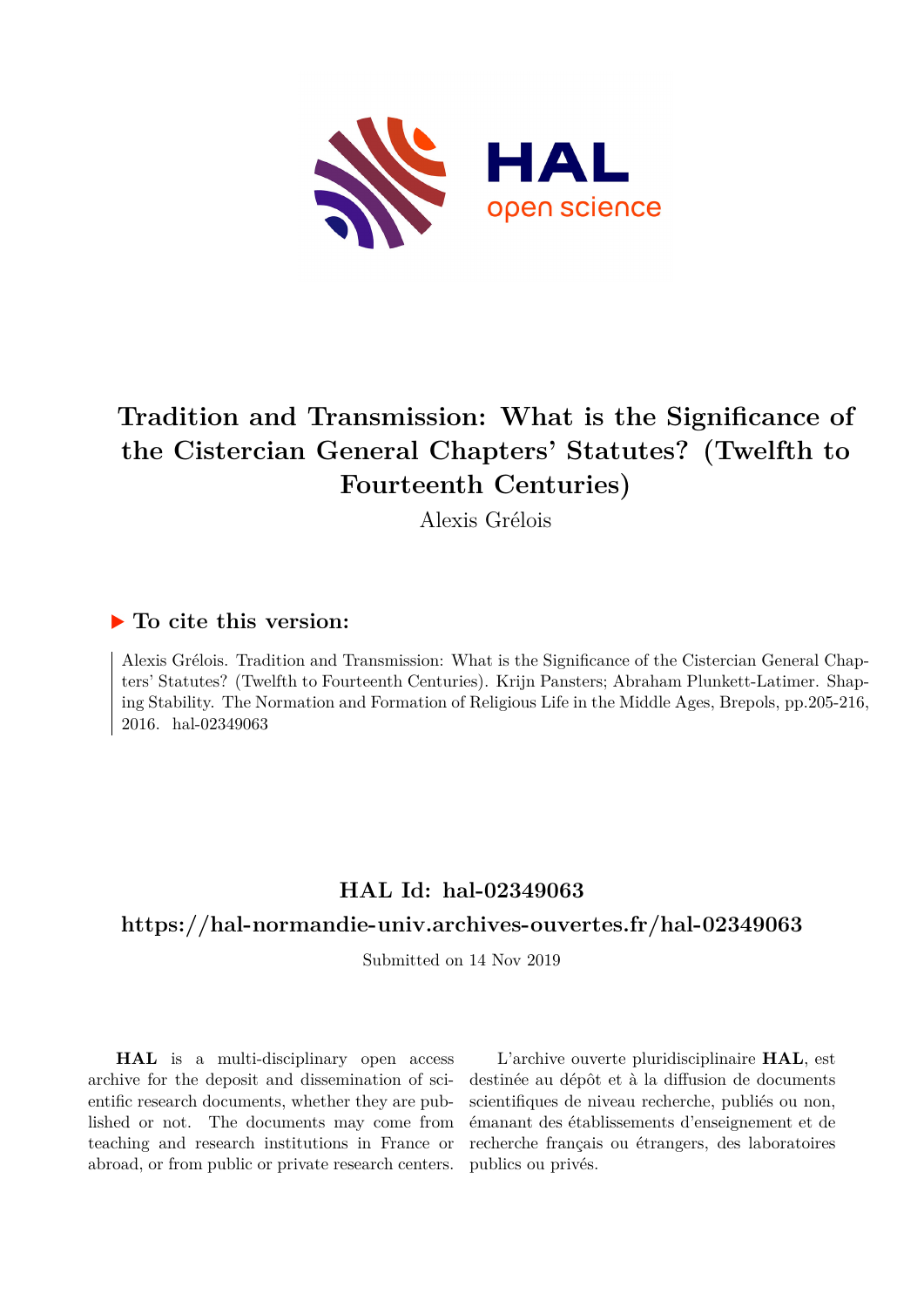### *Tradition and Transmission: What is the Significance of the Cistercian General Chapters' Statutes? (12th-14th Centuries)*

*Last version before final proofs*

Alexis Grélois, Rouen

### *Introduction1*

In the nineteenth and twentieth centuries, writing a history of the Cistercian order seemed a simple task, as scholars could rely on an outstanding source, the *Statuta capituli generalis*. 2 The latter provided not only the legislation of the largest monastic order ever, but also an insider's perspective on the lives of thousands of male and female communities, as they contained liturgical prescriptions, codifications of discipline, economic guidelines, individual penances, and nominations of delegates to resolve conflicts or to incorporate new monasteries. The *Statuta* thus described the saintly habits of the white monks and nuns, but also more profane matters such as their collection of crime novels<sup>3</sup> and naughty stories. Moreover, they were at the disposal of every religious or lay scholar due to the publication of a first collection by dom Martène in  $1717<sup>4</sup>$  followed between 1933 and 1941 by the monumental edition prepared by the Trappist father Trilhe, completed and published after his death by father Joseph-Marie Canivez.<sup>5</sup> Such important historians of the order as Franz Winter,<sup>6</sup> Jean-Berthold Mahn<sup>7</sup> and Louis J. Lekai<sup>8</sup> based their investigations mostly on Martène's and Canivez's editions.

<sup>3</sup> Anselme Dimier, "Violences, rixes et homicides chez les Cisterciens", in *Mélanges à la mémoire du père Anselme Dimier* 2, ed. by Benoît Chauvin (Arbois: Benoît Chauvin, 1987), pp. 575-585.

<sup>8</sup> Louis J. Lekai, *The White Monks: A History of the Cistercian Order* (Okauchee: Cistercian Fathers, 1953) ; Louis J. Lekai, *The Cistercians: Ideals and Reality* (Kent: The Kent State University Press, 1977).

<sup>&</sup>lt;sup>1</sup> I am grateful for the help I received from my wife Séverine Delahaye-Grélois, Krijn Pansters and my colleague Géraldine Vaughan in editing this article.

<sup>2</sup> Florent Cygler, *Das Generalkapitel im hohen Mittelalter. Cisterzienser, Prämonstratenser, Kartäuser und Cluniazenser*. Vita regularis. Abhandlungen 12 (Münster: Lit Verlag, 2001).

<sup>4</sup> Edmond Martène & Ursin Durand, *Thesaurus novus anecdotorum* 4 (Paris: Florentinus Delaulne, 1717), pp. 1243-1646.

<sup>5</sup> *Statuta capitulorum generalium Ordinis Cisterciensis ab anno 1116 ad annum 1786*, ed. by Joseph-Marie Canivez (Louvain: Bibliothèque de la Revue d'histoire ecclésiastique, 1933-1941).

<sup>6</sup> Franz Winter, *Die Cistercienser des Nordöstlichen Deutschlands. Ein Beitrag zur Kirchen- und* 

*Culturgeschichte des deutschen Mittelalters* (Gotha: Friedrich Andreas Berthes, 1868-1871).

<sup>7</sup> Jean-Berthold Mahn, *L'ordre cistercien et son gouvernement des origines au milieu du XIIIe siècle (1098-1265)* (Paris: De Boccard, 1945).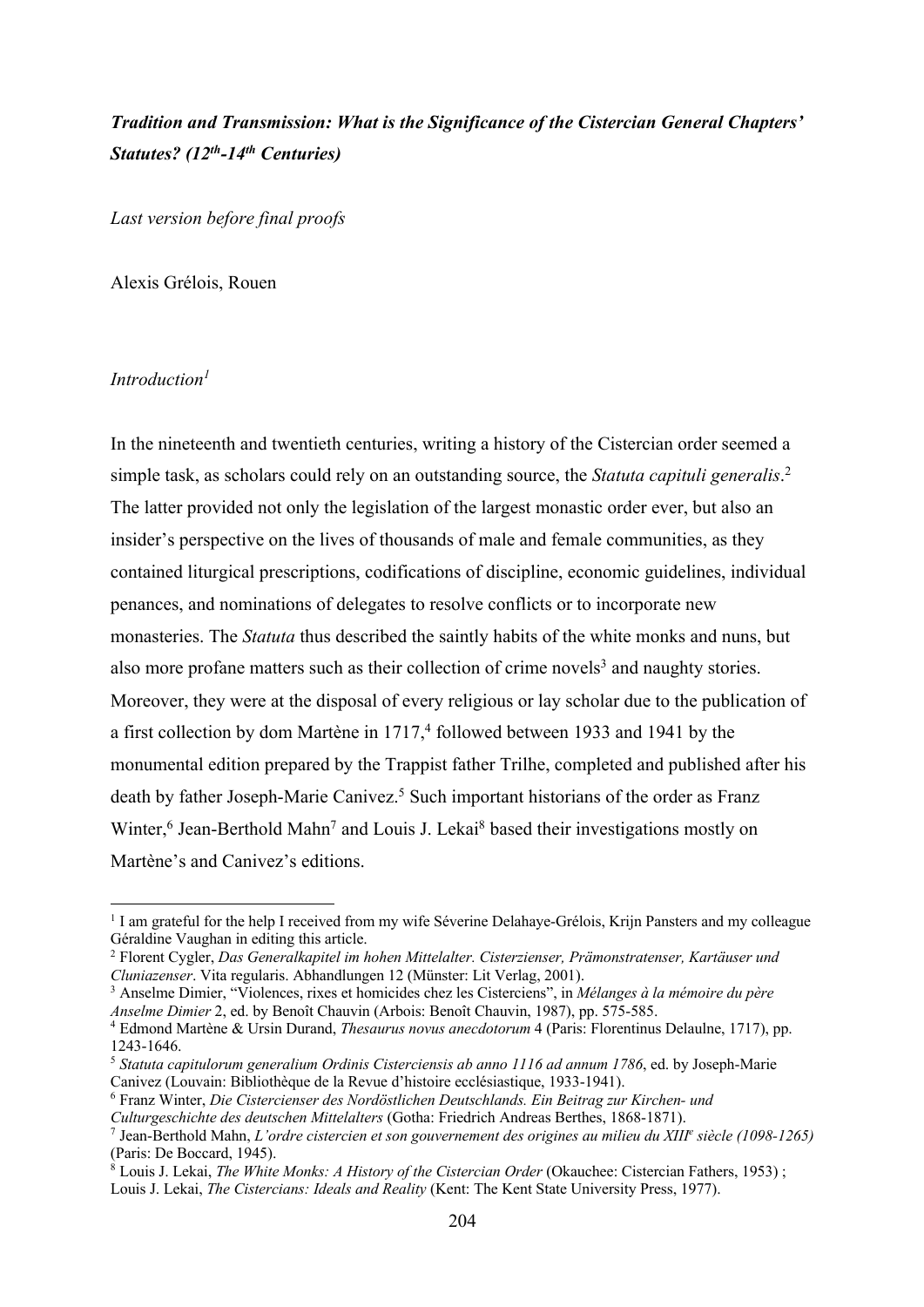Both these editions, however, suffer from many faults. Working with manuscripts now lost, Martène contains numerous misspellings and offers only a limited number of statutes.<sup>9</sup> Canivez, like most editors of his time, made critical choices between the various manuscript versions, so that some manuscripts are under-used and others entirely overlooked.10 In many cases, the version given by the later manuscript was preferred over the medieval one,<sup>11</sup> an error already committed by Leopold Janauschek with his list of Cistercian monasteries.<sup>12</sup> Moreover, Canivez's desire to provide a complete collection of the *statuta* was so strong that he quoted Angel Manrique's *Annals*<sup>13</sup> and other printed sources not only to assign a year to undated statutes (the so-called 1134 statutes collection), but also to offer knowledge on sessions that had left no material evidence.<sup>14</sup> Canivez also quoted Winter's book, which published decisions of the general chapters extracted from German archives and chronicles.<sup>15</sup> The result is a *pot-pourri* that is incoherent, especially where statutes of chapters held in Cîteaux or in Germany, during the Western Schism when the order was divided, are printed together.<sup>16</sup> For all these reasons, Canivez's edition gives a false appearance of completeness and unity.17

<sup>9</sup> *Twelfth-Century Statutes From the Cistercian General Chapter. Latin Text with English Notes and Commentary*, ed. by Chrysogonus Waddell. Cîteaux. Commentarii Cistercienses. Studia et documenta 12 (Cîteaux: Brecht, 2002), p. 22.

<sup>10</sup> *Twelfth-Century Statutes*, ed. Waddell, p. 7, 23. Canivez's palaeographic skills seem questionable since he placed in the fifteenth century a seventeenth-century collection (today Lille, Archives Départementales du Nord, 28 H 70) (*Statuta* 1, ed. Canivez, p. xvii; *Twelfth-Century Statutes*, ed. Waddell, p. 165). See also Cygler, *Das Generalkapitel*, pp. 86-87.

<sup>&</sup>lt;sup>11</sup> For instance, in a 1221 statute, Canivez's edition (*Statuta* 2, ed. Canivez, p. 1) follows Martène's and six seventeenth- and eighteenth-century manuscripts saying that each father-abbot is to determine the number of people allowed to stay in his daughter houses according to the *quality* of their possessions (*Committur patribus abbatibus ut in filiabus suis secundum modum et qualitatem possessionum ordinent, auctoritate Capituli, de numero personarum* [bold AG]), whereas two early thirteenth-century manuscripts (Dijon, Bibliothèque Municipale, 601, and Mons, Bibliothèque de l'Université de Mons-Hainaut, 31/192) indicate that the *quantity* of wealth is to be taken in account (*secundum modum et quantitatem possessionum*). The General Chapter's preparatory commission took the same decision in 1190 (*Twelfth-Century Statutes*, ed. Waddell, p. 188 #16). <sup>12</sup> Leopold Janauschek, *Originum Cisterciensium* 1 (Vienna: A. Hoelder, 1877).

<sup>13</sup> Ángel Manrique, *Cisterciensium seu verius ecclesiasticorum annalium a condito Cistercio*… (Lyon: G. Boissat and L. Anisson, 1642-1659).

<sup>14</sup> *Statuta*, ed. Canivez, pp. 1-45, 53-56, 59, 73-81, 85-86.

<sup>15</sup> For instance *Statuta* 3, ed. Canivez, p. 502 #5 (year 1345) and 544 #8 (1366).

<sup>16</sup> *Statuta* 3, ed. Canivez, 3, p. 637 #10 (1393).

<sup>&</sup>lt;sup>17</sup> Moreover many identifications of monasteries in Canivez's edition are erroneous, especially where he was dealing with facts that did not answer to his conceptions of the order's history. For example, because he did not accept that a Cistercian double monastery could exist, he understood a 1212 statute regarding a female community in *Brolium* as a mention of the La Brayelle nunnery in northern France, but, since the case was committed to the abbot of Savigny, it was really the abbey of Breuil-Benoît in Normandy (*Statuta* 1, ed. Canivez, p. 403 #62). Claude Evans also remarks that Canivez (*Statuta* 1, ed. Canivez, p. 344 #57) misinterpreted the newly-incorporated *Begardum* quoted in a 1207 statute as the Moravian abbey of Welehrad, because he read in Janauschek's catalogue that the Breton monastery of Bégard entered the order in 1130 (Claude Evans, *L'abbaye cistercienne de Bégard des origines à 1478. Histoire et chartes* (Turnhout: Brepols, 2012), p. 59).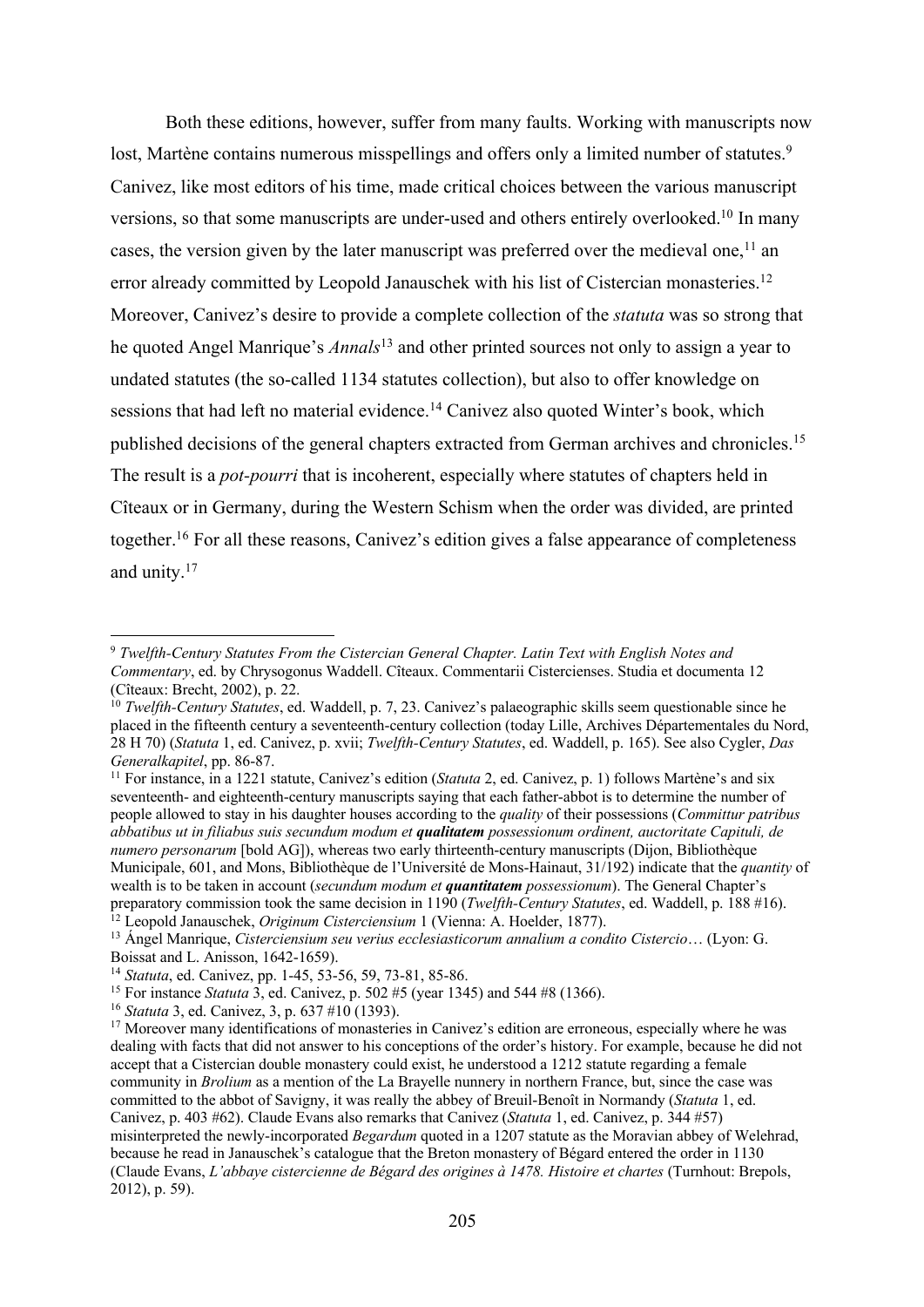These imperfections, and the discovery of many materials regarding the early Cistercian legislation, led the Trappist Father Chrysogonus Waddell to provide a new edition of the twelfth-century statutes.<sup>18</sup> His method was entirely new, in the sense that he separated the manuscript traditions into three categories according to their contents: annual statutes, compilations, and "local collections." Waddell gave a separate edition of each. One cannot help but be impressed by the sum of his erudition. Still, as Waddell recognized in his introduction, it is not the definitive edition: some conclusions need further discussion.<sup>19</sup> Above all, Waddell had no time to collect the decisions that are kept in the archives of individual houses but were not adopted into the *statuta* collections. 20

In short, a complete and definitive collection of the general chapter appears as a Cistercian Grail, always yearned for, sometimes approached, but never truly possessed. We all know that one learns much on such a quest, but the question is: what does one learn from it? Regarding the Cistercian statutes, we should face various issues: What are the materials available for such an edition? Are they sufficient for a good edition? If not, what does it teach us about Cistercian practices and about the directions in which Cistercian studies should turn?

#### *A complete collection?*

A classification of the manuscripts and early printed editions used by Canivez and Waddell can be based on their contents, their dates, and their authors. The organization of manuscripts allows us to distinguish three categories; the first two consisting of more or less coherent compilations. Some of these are official collections: the undated *Statuta*, <sup>21</sup> the *Instituta* 

<sup>18</sup> *Twelfth-Century Statutes*, ed. Waddell. For an introduction to this edition, see also Chrysogonus Waddell, "Toward a New Provisional Edition of the Statutes of the Cistercian General Chapter, c. 1119-1189", in *Studiosorum Speculum: Studies in Honor of Louis J. Lekai, O. Cist*., ed. by Francis R. Swietek & John R. Sommerfeldt (Kalamazoo: Cistercian Publications, 1993), pp. 389-419.

<sup>19</sup> I do not follow Waddell (*Twelfth-Century Statutes*, pp. 53-64) when he describes Paris, BnF, latin 12169, fol. 115 as "the earliest recoverable *statuta*" although undated; it seems more likely that it is the earliest compilation, prior to the *Capitula*, because it deals only with general matters in a very organized form (General Chapter, relationships between abbeys, community life).

<sup>&</sup>lt;sup>20</sup> One exception is a statute from Winter. See *Twelfth-Century Statutes*, ed. Waddell, p. 501 #53 (year 1201). <sup>21</sup> Father Waddell published twice his edition of the main twelfth-century statutes collections. For the *Capitula*, see *Narrative and Legislative Texts from Early Cîteaux*, ed. by Chrysogonus Waddell. Cîteaux. Commentarii Cistercienses. Studia et documenta 9 (Cîteaux: Brecht, 1999), pp. 186-191, and *Twelfth-Century Statutes*, ed. Waddell, pp. 512-516. With the *Exordium Cistercii* and the *Summa Cartae caritatis*, the *Capitula* forms an abridged version of the earlier Cistercian customary, which is lost; I agree with Christopher Holdsworth that it was probably never actually written ("*Narrative and Legislative Texts from Early Cîteaux*: a Review Article", *Cîteaux. Commentarii Cistercienses*, 52 (2001), pp. 157-166 (159)). The date of the *Exordium Cistercii* is still a disputed matter: most scholars suggested 1123-1124 while Waddell thought 1136, but both hypothesis are fragile, since the first relies on a calculation of the number of Cistercian abbots at the time of the writing based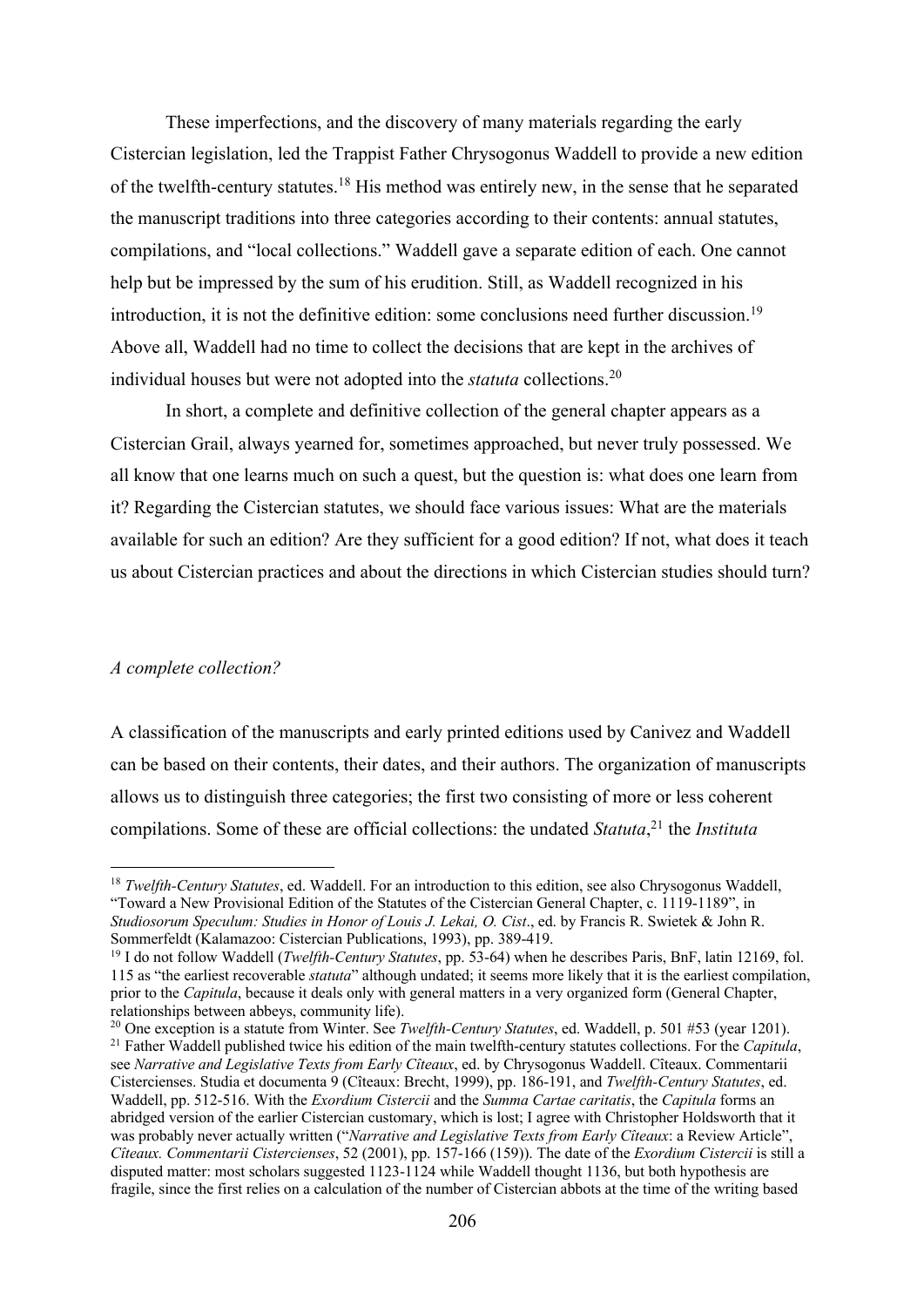*generalis capituli*, <sup>22</sup> the so-called 1157 collection (in fact a compilation for years 1157-  $1190)^{23}$  and the later codifications published by the general chapter itself in 1202, 1220,<sup>24</sup> 1237, 1257, $25$  1289, 1316 and 1350.<sup>26</sup> Some other compilations can be found only in one manuscript, a fact that led Waddell to consider them "local collections" (he published the twelfth-century statutes from Clairvaux, Igny, Signy, Vauclair, Tre Fontane, Bujedo and Alcobaça manuscripts<sup>27</sup>). A third group contains statutes dated and written annually in the order of their publication by the chapter. It should be noted that the only annual statutes surviving in medieval manuscripts are additions to former compilations:

| <b>Manuscript</b>             | Origin       | <b>Statutes years</b> | <b>Add-on to</b>   |
|-------------------------------|--------------|-----------------------|--------------------|
| Montpellier, École de         | Clairvaux    | 1157-1161             | Capitula           |
| médecine, H 322 <sup>28</sup> |              |                       |                    |
| Dijon, Bibliothèque           | Sept-Fons or | 1180-1220             | "1157" Collection  |
| Municipale, 601               | Cîteaux?     |                       |                    |
| San Isidro Abbey, 1           | Bujedo       | 1174-1196, 1209-      | Instituta Capituli |
|                               |              | 1227                  | Generalis          |
| Mons, Bibliothèque de         | Cambron      | 1204-1231             | 1202 Codification  |

Table 1: Year by year statutes in medieval manuscripts

on the erroneous list of Janauschek (which includes abbeys that were not incorporated at that time, notably Cadouin in Périgord, see Alexis Grélois, "L'expansion cistercienne en France: la part des affiliations et des moniales", in *Norm und Realität. Kontinuität und Wandel der Zisterzienser im Mittelalter*, ed. by Franz J. Felten & Werner Rösener. Vita regularis. Abhandlungen 42 (Münster: Lit Verlag, 2009), pp. 287-324 (289), and Alexis Grélois, "Au-delà des catalogues: pour une étude à frais nouveaux de l'expansion cistercienne dans la France de l'Ouest", *Annales de Bretagne et des pays de l'Ouest*, 120 (2013), pp. 171-187), while Waddell's demonstration is based on stylistic approximations (Holdsworth "*Narrative*", pp. 162-165).

<sup>22</sup> *Narrative and Legislative Texts*, ed. Waddell, pp. 319-368, and *Twelfth-Century Statutes*, ed. Waddell, pp. 532-565. In fact, there are several versions of this compilation which was begun before 1152 and finished in the early 1180s (*Narrative and Legislative Texts*, ed. Waddell, pp. 310-318). It is a general assumption that this new collection was set up to provide customaries to the numerous 1147 incorporated abbeys (Holdsworth "*Narrative*", p. 160).

<sup>23</sup> *Twelfth-Century Statutes*, ed. Waddell, pp. 572-606. One can wonder why two statute compilations (*Instituta generali capitulis* and "1157") existed for the same period.

<sup>25</sup> *Les codifications cisterciennes de 1237 et de 1257*, ed. by Bernard Lucet (Paris: C.N.R.S., 1977).

<sup>&</sup>lt;sup>24</sup> La codification cistercienne de 1202 et son évolution ultérieure, ed. by Bernard Lucet (Rome: Editiones cistercienses, 1964).

<sup>26</sup> We still rely on the early modern edition by Julien Paris reprint in *Nomasticon Cisterciense seu antiquiores ordinis Cisterciensis Constitutiones*…, ed. by Hugues Séjalon (Solesmes: typographia Sancti Petri, 1892), pp. 366-471, 497-536.

<sup>27</sup> *Twelfth-Century Statutes*, ed. Waddell, pp. 609-750. The Igny collection (*Twelfth-Century Statutes*, ed. Waddell, pp. 609-613) contained in a since lost manuscript was first published by Martène; the same compilation can be read in Dijon, Bibliothèque municipale, 601, whose origins (Sept-Fons or Cîteaux) is uncertain (*Twelfth-Century Statutes*, ed. Waddell, p. 79; *Narrative and Legislative Texts*, ed. Waddell, pp. 35-37).

<sup>28</sup> *La législation cistercienne abrégée du manuscrit de Montpellier H 322*, ed. by Louis Duval-Arnould (Paris: Champion, 1997); *Twelfth-Century Statutes*, ed. Waddell, pp. 65-75.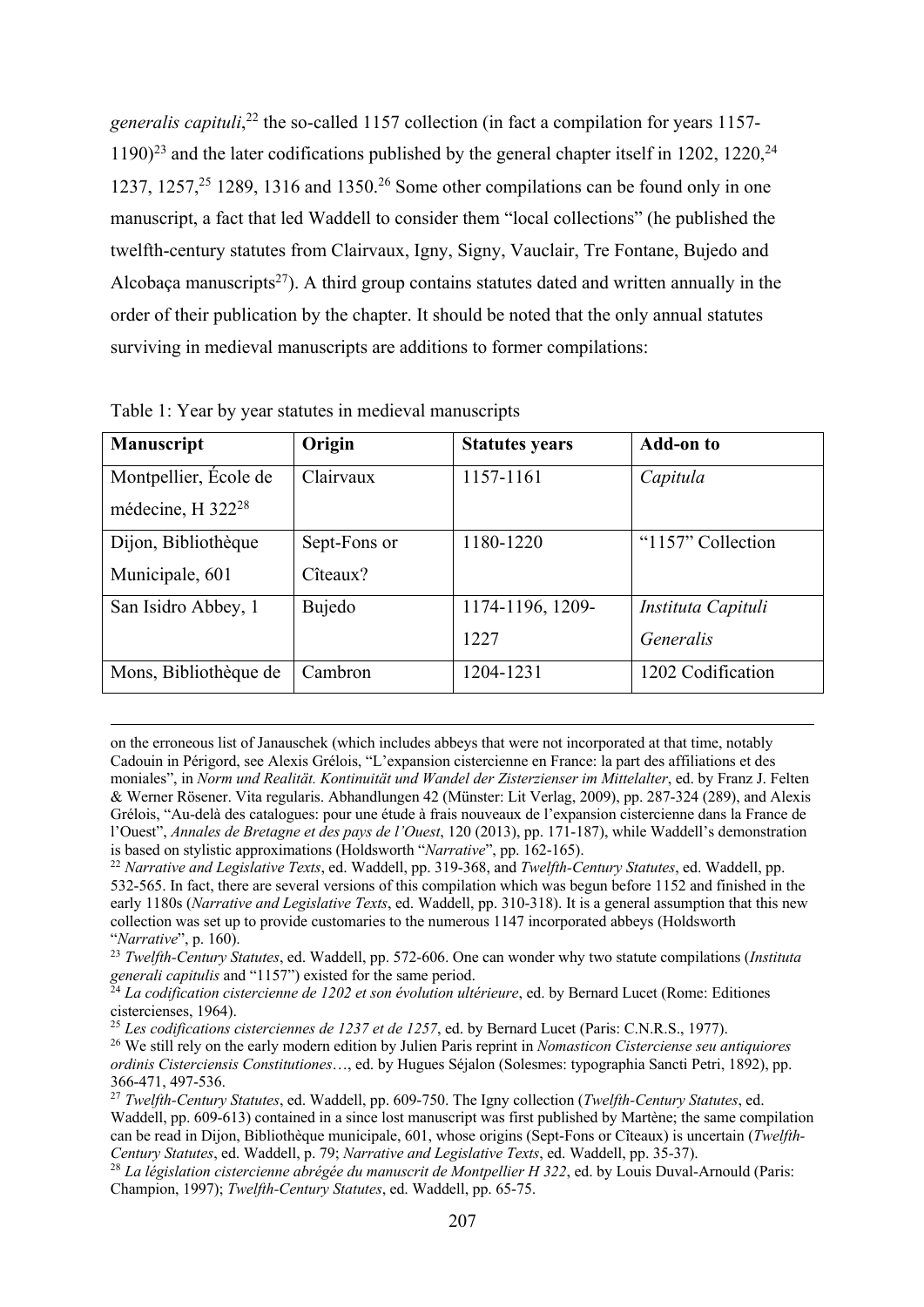| l'Université, $31/192$ |                 |                  |                   |
|------------------------|-----------------|------------------|-------------------|
| Troyes, Médiathèque,   | Cheminon, later | 1207-1224, 1226- | 1202 Codification |
| 1309                   | Clairvaux       | 1233             |                   |

Amazingly, the surviving medieval manuscripts provided only a small part of Canivez's and even Waddell's edition. The reason is that the medieval witnesses, even when they mention years, deal mostly with general decisions. The expression "local collections", used by Waddell, is misleading: these collections are only "local" in the sense that they were written far from Cîteaux and that each provides particular formulations and singular collections of the Cîteaux statutes; they do not deal with local issues.<sup>29</sup> The main point of interest for the authors of these manuscripts were changes in liturgy, followed by visitation process, filiation, ranks and discipline.

In fact, Canivez found local affairs almost exclusively in seventeenth- and eighteenthcentury copies. Some of these collections are *excerpta* (extracts) very close to the medieval collections, <sup>30</sup> but other, early modern, copies are much richer. Canivez called them *collectiones completissimae*. 31

| Origins            | <b>Dates</b>                   | <b>Extracts</b>                 | <b>Complete collections</b> |
|--------------------|--------------------------------|---------------------------------|-----------------------------|
| Loos               | Early 17 <sup>th</sup> Century | $\overline{\phantom{a}}$        | 1190-1282 and               |
|                    |                                |                                 | 138732-140533               |
| Feuillants (Paris) | 1660's                         | 1190-1220, 1419,                | 1190-1282 <sup>37</sup> and |
|                    |                                | 1601-1651 <sup>34</sup> , 1157- | 1387-155738                 |
|                    |                                | 1201, 1207 <sup>35</sup> and    |                             |
|                    |                                | 1190-128236                     |                             |

Table 2: Early modern statutes collections

<sup>&</sup>lt;sup>29</sup> With very few exceptions like a statute on the consequences of war in Gascony in the Portuguese compilation of Alcobaça (*Twelfth-Century Statutes*, ed. Waddell, p. 693 #108) and another prohibiting the sale of Saracens in a customary from the Spanish abbey of Bujedo (*Twelfth-Century Statutes*, ed. Waddell, p. 711 #18). These exceptions are easily explained by the localization of both monasteries.

<sup>30</sup> Paris, Bibliothèque de l'Arsenal 783 from Les Feuillants and Troyes, Médiathèque, 1285 from Clairvaux are most likely copies of the thirteenth-century Dijon, Bibliothèque Municipale, 601 (*Twelfth-Century Statutes*, ed. Waddell, pp. 83-84).

<sup>31</sup> Canivez (*Statuta* 1, p. xvi) distinguished "very complete" (*collectiones plenissimae*), abridged (*breves collectiones*) and very abdridged collections (*brevissimae collectiones*).

<sup>&</sup>lt;sup>32</sup> In fact, there are only general decisions for 1387 and 1388.

<sup>33</sup> Lille, Archives Départementales du Nord, 28 H 70.

<sup>34</sup> Paris, Bibliothèque de l'Arsenal, 783.

<sup>35</sup> Paris, Bibliothèque de l'Arsenal, 785.

<sup>36</sup> Paris, Bibliothèque Mazarine, 1758.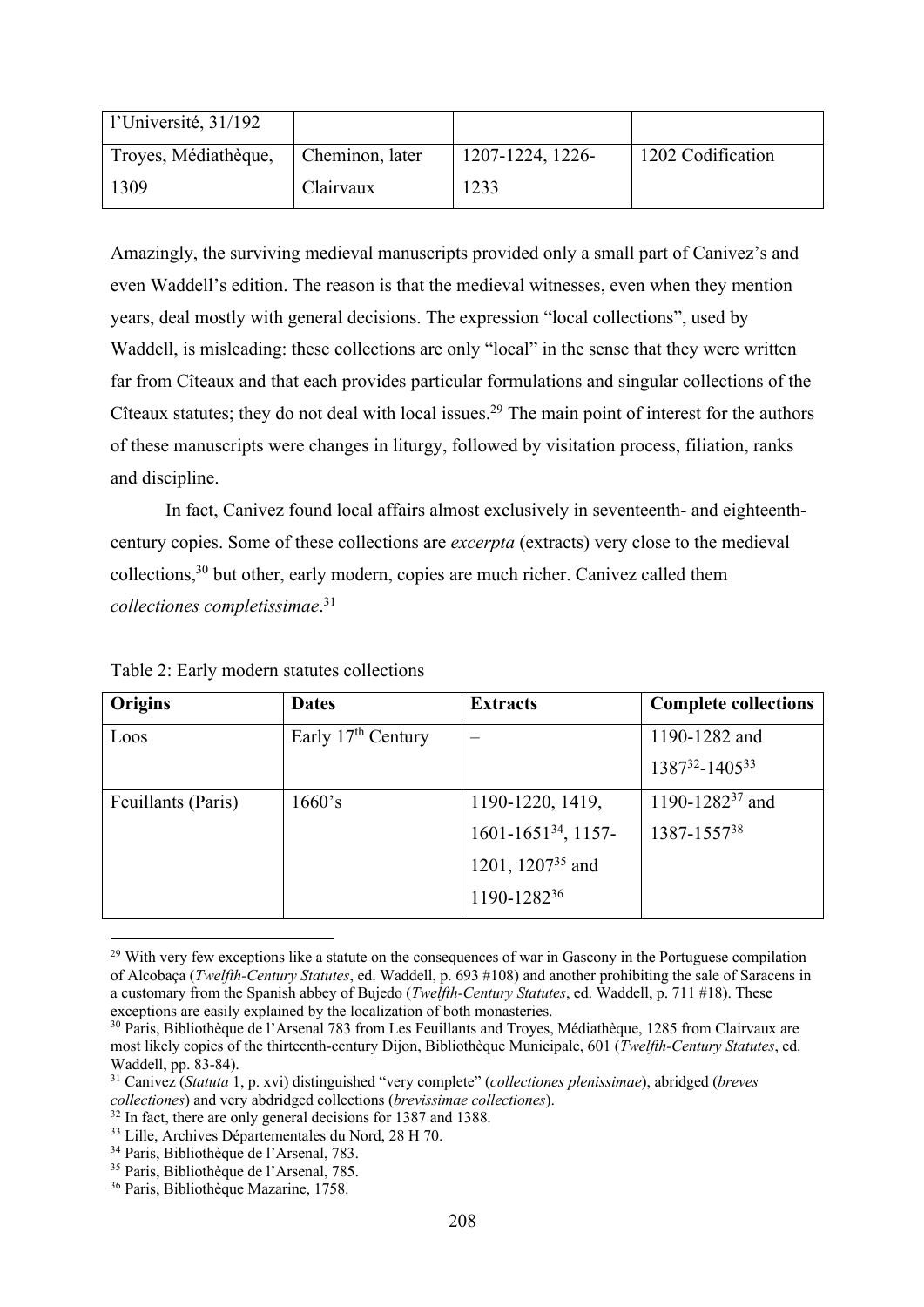| Clairvaux                       | Late $17th$ Century | 1180-1221 <sup>39</sup> and |                                            |
|---------------------------------|---------------------|-----------------------------|--------------------------------------------|
|                                 |                     | 1221-169940                 |                                            |
| Valloires                       | c. 1718             |                             | 1285-129841                                |
| Sankt Urban                     | 1733-1738           | 1190-1266 <sup>42</sup>     | 1190-1282 <sup>43</sup> and<br>1387-173844 |
| Wettingen                       | 1788                | 1190-173845                 |                                            |
| Martène's edition <sup>46</sup> | 1717                | 1134-1547                   |                                            |

Since we know that the Sankt Urban collection was copied in Cîteaux,  $47$  and since the general chapter of 122448 mentioned the existence of an *originalum Diffinitorum*, i.e., an official collection of statutes compiled by the definitors appointed for the chapter, it is likely that the copies above quoted are based on the Definitory's collection. Are we getting closer to the Holy Grail?

A first problem is that many years of this "complete collection" are missing. In the early 1730s, Cîteaux was still in possession of various manuscripts containing the statutes. The first volume covered the period 1190-1282, but the second began only in 1387.<sup>49</sup> This gap can be partially filled with the copy from Valloire for years 1285-1298 and by two fourteenthcentury manuscripts from Clairvaux that offer the complete 1344 statutes and the first ones of 1352 in a very organized form.50 This means that before 1190, in 1283 and 1284, between 1299 and 1343 and from 1345 to 1388, only abstracts are available.<sup>51</sup> The worst period goes from 1345 to 1386: the very scarce manuscripts offer only general decisions, if any, and there is no record at all for the chapters of 1364, 1376, 1378 to 1386, 1414 and 1415. One can answer that since continental monastic historians usually forget the fourteenth century ever existed, the loss is not tragic.

- <sup>47</sup> *Statuta* 1, ed. Canivez, pp. xiv-xv; *Twelfth-Century Statutes*, ed. Waddell, pp. 80-81.
- <sup>48</sup> *Statuta* 2, ed. Canivez, p. 31 #8.
- <sup>49</sup> *Statuta* 1, ed. Canivez, pp. xii-xiii.

<sup>37</sup> Paris, Bibliothèque de l'Arsenal, 926.

<sup>38</sup> Paris, Bibliothèque de l'Arsenal, 782.

<sup>39</sup> Troyes, Médiathèque, 1285.

<sup>40</sup> Troyes, Médiathèque, 1796.

<sup>41</sup> Abbeville, Bibliothèque Municipale, 28.

<sup>42</sup> Luzern, Staatsarchiv, KU 544/2.

<sup>43</sup> Luzern, Staatsarchiv, KU 544/1.

<sup>44</sup> Luzern, Staatsarchiv, KU 544/3-7.

<sup>45</sup> Mehrerau, Stiftarchiv, S 23-47.

<sup>46</sup> It was based on since lost and undated Igny and Cheminon manuscripts (*Statuta* 1, ed. Canivez, p. xxii; *Twelfth-Century Statutes*, ed. Waddell, p. 85).

<sup>50</sup> Troyes, Archives départementales de l'Aube, 3 H 282-283.

<sup>51</sup> The only known statute for 1363 is a translation in Picard for nuns (*Statuta* 3, ed. Canivez, 527).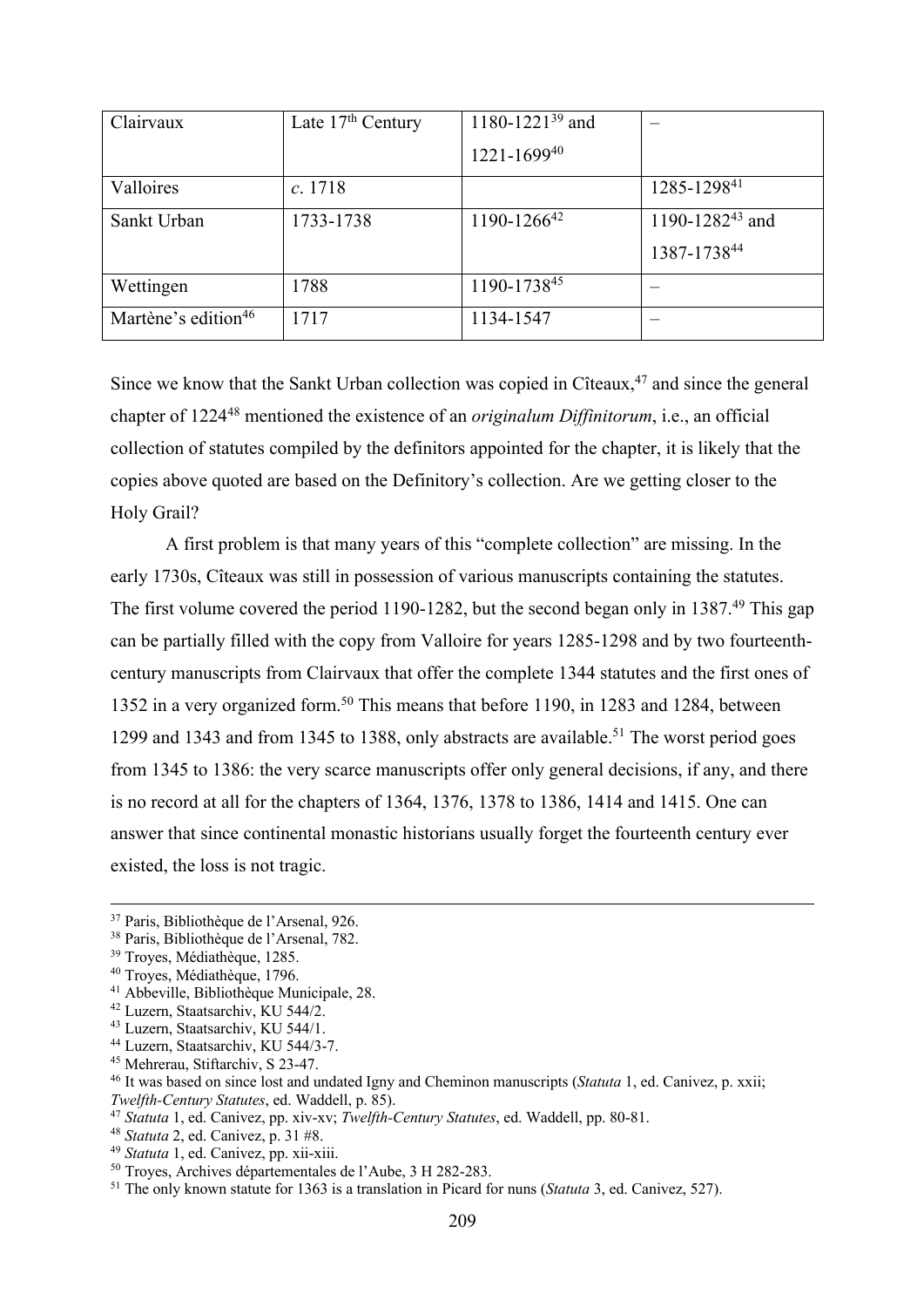Table 3: Degrees of completeness of the Cistercian general chapter's statutes (late 12<sup>th</sup>-early 15th Century)

| "Complete" | <b>Only general</b> | Very few  | "Dark years" | <b>Compilations</b> |
|------------|---------------------|-----------|--------------|---------------------|
| collection | <b>Decisions</b>    | general   |              |                     |
|            |                     | decisions |              |                     |
|            |                     |           |              | Capitula            |
|            | 1157-1161           |           |              | "1157"              |
|            |                     |           |              | collection          |
|            | 1180-1190           |           |              | Instituta           |
|            |                     |           |              | Generalis           |
|            |                     |           |              | Capituli            |
| 1191-1282  |                     |           |              | 1202 codification   |
|            |                     |           |              | 1220 codification   |
|            |                     |           |              | 1237 codification   |
|            |                     |           |              | 1257 codification   |
|            | 1282-1284           |           |              |                     |
| 1285-1298  |                     |           |              | 1290 codification   |
|            | 1299-1343           |           |              | 1316 codification   |
| 1344       |                     |           |              |                     |
|            |                     | 1345-1351 |              | 1350 codification   |
|            | 1352                |           |              |                     |
|            |                     | 1353-1363 |              |                     |
|            |                     |           | 1364         |                     |
|            |                     | 1365-1375 |              |                     |
|            |                     |           | 1376         |                     |
|            |                     | 1377      |              |                     |
|            |                     |           | 1378-1386    |                     |
|            |                     | 1387-1388 |              |                     |
| 1389-1413  |                     |           |              |                     |

If we now turn back to the more glorious twelfth and thirteenth centuries, we face another problem: with very few exceptions, we have no individual decisions before 1190. The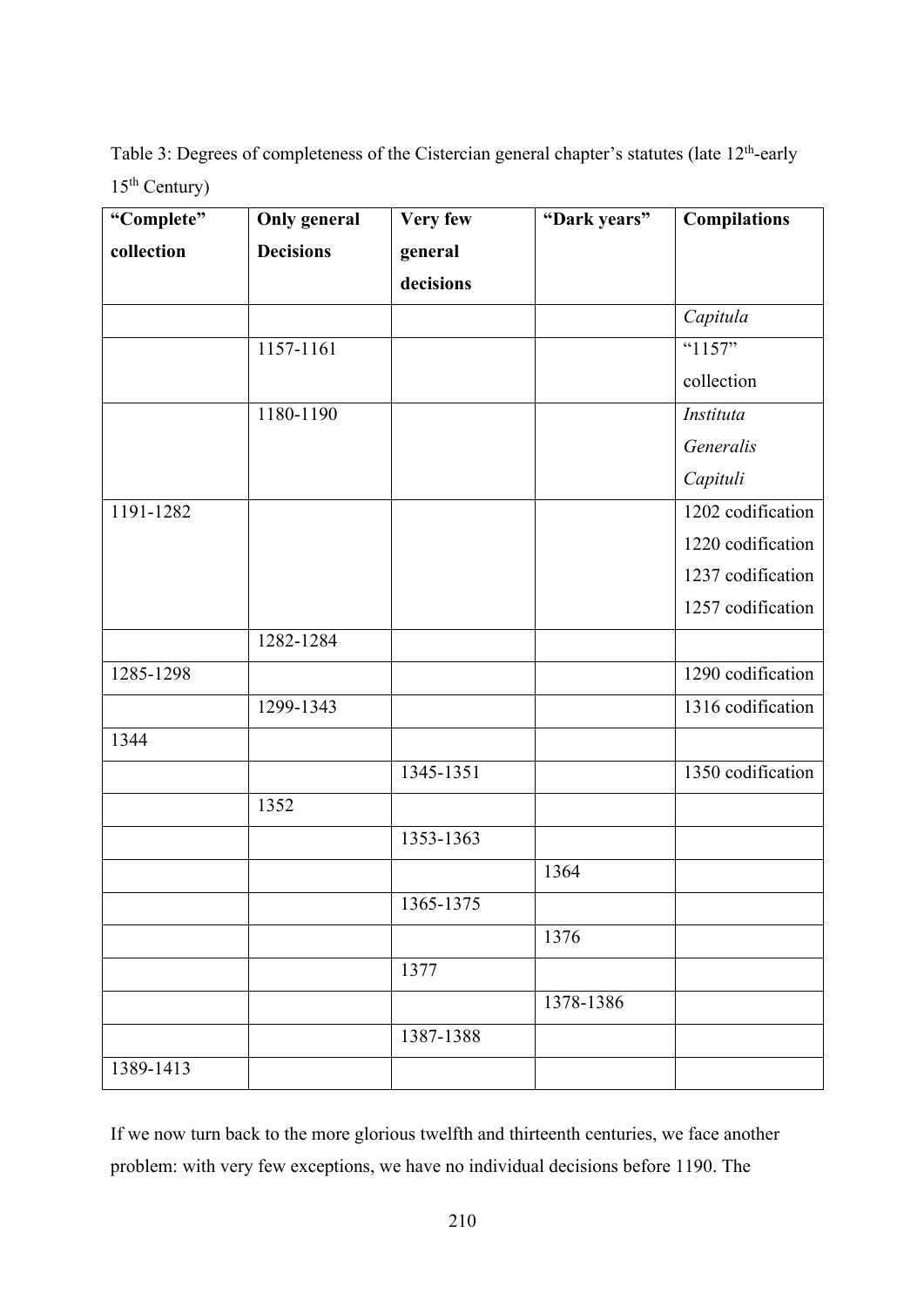question is: do we have the complete collection of statutes from 1190 to 1282 and from 1285 to 1298? Again, the answer is no; Canivez himself offered definitive proof by quoting Winter's book.<sup>52</sup> Charters or chronicles, however, occasionally record general chapter decisions that do not appear in the statutes collections.<sup>53</sup>

The widespread belief that the *statuta* form a uniform collection has led many scholars to overestimate their meaning. Like Winter, the majority of scholars have argued (as some still do) that the order was closed to nuns until the early thirteenth century.<sup>54</sup> Their main proof was the fact that the Martène and Canivez editions did not mention Cistercian nuns until 1213, with the exception of an 1191 statute regarding the famous Burgos abbey of Las Huelgas.55 But the charters of Las Huelgas contain two of the 1187 general chapter's decisions that do not exist in the collection and which show a very different attitude toward Cistercian nuns.56 Similarly, in the archives of the Paris nunnery of St. Antoine-des-Champs there is a small parchment *carta* notifying the incorporation of St. Antoine and Port-Royal during the general chapter of  $1206$ <sup>57</sup> It is, therefore, inappropriate to decide that a nunnery was not "truly" Cistercian, i.e., formally incorporated, during the late twelfth and thirteenth centuries because its name does not appear in Canivez's index.58

#### *The transmission of the* statuta

<sup>52</sup> For instance, *Statuta* 2, ed. Canivez, pp. 473-474 #62-64 (in 1260) or *Statuta* 3, ed. Canivez, p. 287 #23 (in 1296).

<sup>53</sup> *Chartes et documents concernant l'abbaye de Cîteaux. 1098-1182*, ed. by Jean Marilier (Rome: Editiones cistercienses, 1961), p. 1.

<sup>54</sup> Ernst Günther Krenig, "Mittelalterliche Frauenklöster nach den Konstitutionen von Cîteaux", *Analecta sacri ordinis Cisterciensis*, 10 (1954), pp. 1-105; Sally Thompson, "The Problem of the Cistercian Nuns in the Twelfth and Early Thirteenth Centuries", in *Medieval Women* 1, ed. by Derek Baker (Oxford: Basil Blackwell, 1978), pp. 227-252; Franz Felten, "Die Zisterzienserorden und die Frauen", in *Weltverachtung und Dynamik*, ed. by Harald Schwillus & Andreas Hölscher. Studien zur Geschichte, Kunst und Kultur der Zisterzienser 10 (Berlin: Lukas, 2000), pp. 34-135; Franz Felten, "Waren die Zisterzienser frauenfeindlich? Die Zisterzienser und die religiöse Frauenbewegung im 12. Jahrhundert und frühen 13. Jahrhundert. Versuch einer Bestandsaufnahme der Forschung seit 1980", in *Norm und Realität*, ed. Felten & Rösener, pp. 179-223.

<sup>55</sup> *Statuta* 1, ed. Canivez, p. 139 #27.

<sup>56</sup> *Documentación del monasterio de Las Huelgas de Burgos (1116-1230)*, ed. by José Manuel Lizoain Garrido (Burgos: Garrido Garrido, 1985), pp. 25-26 #13, 30-32 #16. There is also a 1188 letter of the abbot of Cîteaux and the General Chapter to the abbesses of Castilla and León (*Documentación*, ed. Garrido, pp. 35-36 #19), but it seems to be a forgery since it mentions Guy as abbot of Cîteaux whereas William was in charge at that time. <sup>57</sup> Paris, Archives Nationales, L 1015 #2.

<sup>&</sup>lt;sup>58</sup> Moreover, the General Chapter's prerogatives increased during the twelfth and thirteenth centuries (Ghislain Baury, "Émules puis sujettes de l'Ordre cistercien. Les cisterciennes de Castille et d'ailleurs face au chapitre général aux XIIe et XIIIe siècles", *Cîteaux. Commentarii Cistercienses*, 52 (2001), pp. 27-58).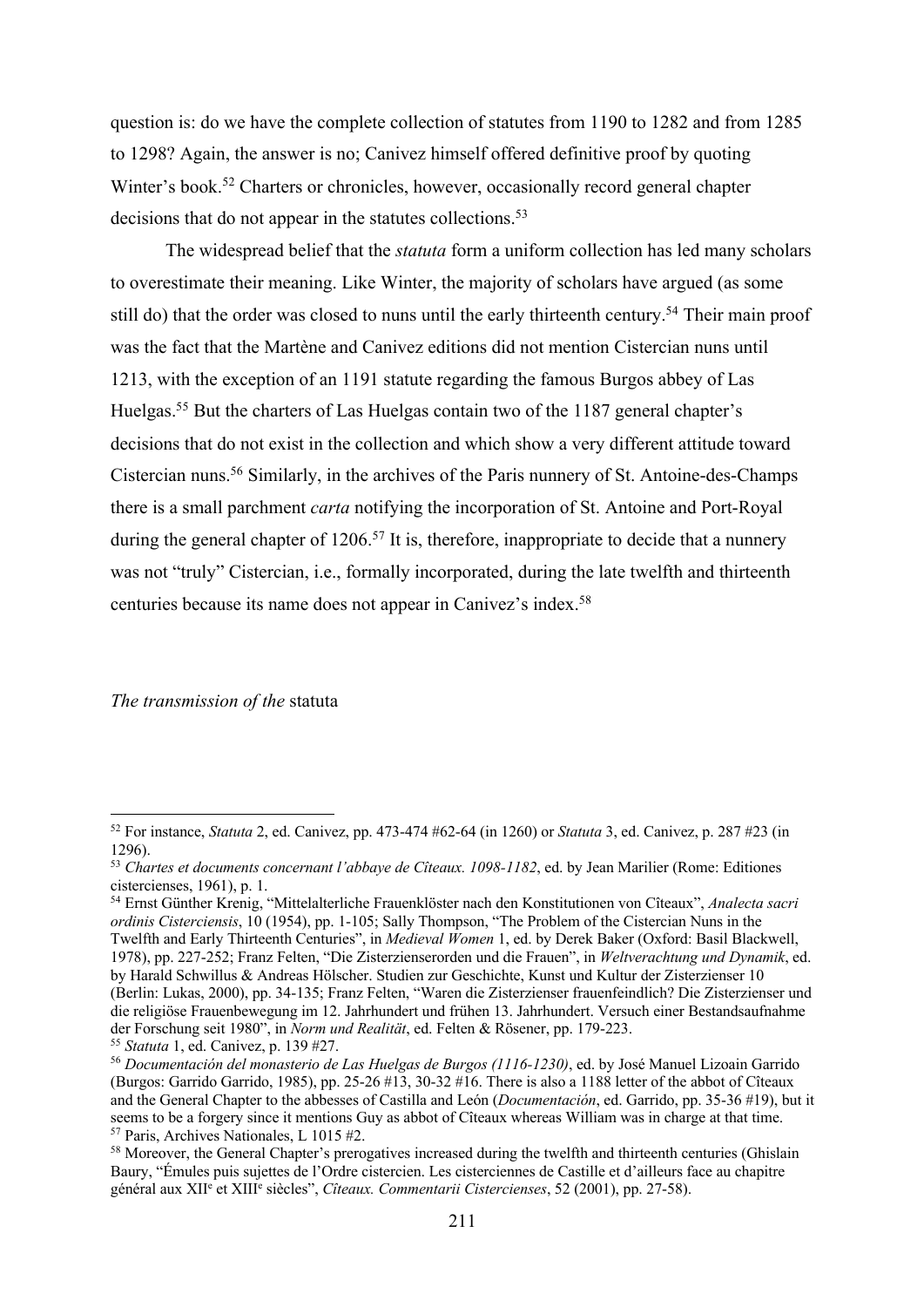How can we explain these gaps in the documentation? We must investigate the motivations of the scribes, their patrons and scholars involved in the manuscript and printed tradition. Regarding the "complete corpus," the gap between archival realities and collections may be explained by the definitory's process: it met after the general sessions and the scribes could decide to overlook definitive decisions (that would later be transmitted to fathers immediate<sup>59</sup> by letters) and to keep record only of pending cases or of the potentially litigious affairs. The 1283-1388 gap is harder to explain: perhaps the redactors of the 1289, 1316 and 1350 collections destroyed some part of the earlier documentation,<sup>60</sup> and perhaps the troubles caused by the Hundred Years War and the Black Plague impeded so many abbots from attending the general chapter that it had to scale down its ambitions. The resumption of the collection in 1389 is easier to understand: despite the division of the Church that left most abbeys out of the Cîteaux obedience, the order clearly took the opportunity offered by the 1385 Leulinghem treaty to begin a general reform in France and Spain.61

If we now turn back to "local collections," they only deal, as stated before, with general affairs. No wonder the monks of Vauclair or Alcobaça were not interested in the bad habits of the Irish or the Welsh. Even Cîteaux kept abridged compilations of annual statutes, in which it was easier and faster to find general decisions. The text offered by the example from Cîteaux is very close to the "complete collection,"62 but abridged series from Sept-Fons, Clairvaux, Vauclair, Alcobaça and especially Bujedo, have very different versions. They are obviously compilations, since their internal organizations are diverse (they ignore the annual classification) and the formulation of individual statutes often differs from the Cîteaux version. They are sometimes shorter and in some cases the Bujedo manuscript summarizes various individual statutes into a single, general one.<sup>63</sup> Quite often, their formulations do not match those of the "complete collection," as is the case with this 1195 statute prohibiting Cistercians and Carthusians to receive a member of the other order without its authorisation:  $64$ 

<sup>&</sup>lt;sup>59</sup> Among Cistercians, the father immediate of a community is the abbot of its mother-house.

<sup>60</sup> *Chartes et documents*, ed. Marilier, p. 3.

<sup>61</sup> *Statuta* 3, ed. Canivez, pp. 582-583 #11-13 (year 1390).

 $62$  According to its Sankt Urban copy (Luzern, Staatsarchiv, KU 544/2).

<sup>&</sup>lt;sup>63</sup> A sentence from the Bujedo compilation condemning lay brothers who killed an abbot to spent their lives in jail (*Item praecipitur quod conversi qui minantur mortem abbati perpetuo carceri retrudantur*) mixes prescriptions from three 1226 statutes (#23: […] *conversi de Bondelo quorum unus, instigente diabolo, abbatem proprium interfecit propter quod ad eadem domo omnes merito sunt eiecti, de cetero minime revocentur, et domus ipsa quinque conversorum numero in perpetuum sit contenta*. #25: *De monacho Joiaci de quo dicitur quod abbatem proprium per novaculam voluit occidere, committitur patri abbati* […] *et si tanti flagitii reum invenerit, in carcerem perpetuum retrudatur*. #26: *Similiter committitur abbati Pontiniaci* […] *diligenter inquirat de eorum malitia, qui abbati de Charoliloco mortem minati fuisse dicuntur; et si nefandae comminationis vere invenerit, perpetuo carceri mancipetur*) (*Statuta* 2, ed. Canivez, pp. 52-53). <sup>64</sup> *Twelfth-Century Statutes*, ed. Waddell, p. 332 #39 (1195).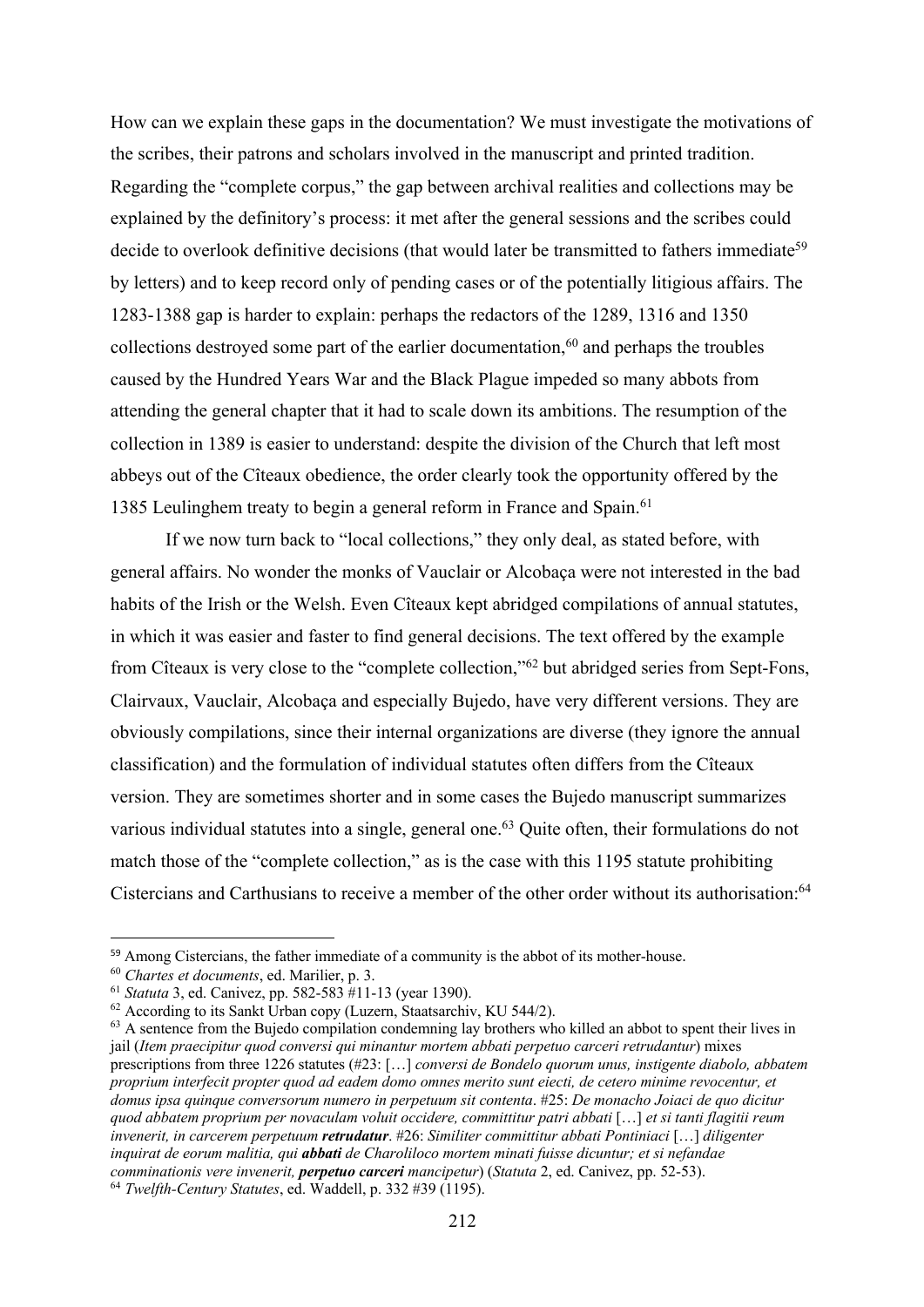Table 4: Statute prohibiting Cistercians and Carthusians to receive a member of the other order without its authorisation

| <b>Manuscripts</b>   | <b>Texts</b>                                                            |
|----------------------|-------------------------------------------------------------------------|
| Copies of Cîteaux    | De Cartusiensibus pacis charitatisque gratia, statuimus ut nullum de    |
| complete collection  | eorum ordine sine ipsorum licentia recipiamus, et ipsi de nostris       |
|                      | sine assensu nostro nullum recipiant.                                   |
| Dijon, Bibliothèque  | De cartusiensibus constituitur ut nec ipsi sine licentia nostra nostros |
| Municipale, 601      | recipiant; nec nos suos sine sua licentia.                              |
| Troyes, Médiathèque, | Cartusiensibus conceditur ut nullus eorum in ordine nostro              |
| 1285 from Clairvaux  | recipiatur sine litteris commendaticiis; nec aliquis de ordine nostro   |
|                      | <i>in ordine ipsorum.</i>                                               |
| Paris, Arsenal 785   | Fratres chartusiae de cetero non licet nobis recipere sine licentia     |
| from Les Feuillants  | eorum, nec ipsi nostros sine licentia nostra.                           |

The transmission process may explain those differences. Around 1179, twelve abbots were commissioned to compile the 1157-1179 statutes collection. In 1185, the chapter elected a board of four abbots to "make" (*fiunt*) the definitions, and the *definitorium* was instituted in 1190. In 1224, the general chapter decided that its statutes must be known in every house of the order with the very wording the definitors had written in their book.<sup>65</sup> This is another expression of the famous Cistercian unanimity of spirit, but the "local collections" show that this claim was never fulfilled. This should not come as a surprise: even Clairvaux had its own lay brothers' customs<sup>66</sup> and, according to a thirteenth-century manuscript, Cîteaux had liturgical customs that were slightly different from the official *Ecclesiastica officia*! 67

The question remains how the various houses received notice of the new statutes. Father Waddell expressed his disagreement with Father Lekai's opinion that, at least in the twelfth century, the statutes were passed orally,  $68$  but his demonstration is not entirely convincing. It is true that, according to the 1212 statutes he quotes, each house was supposed to have the year's general definitions at its disposal. Since the visitors were to check this, it

<sup>65</sup> *Diffinitiones Capituli generalis omni anno ab omnibus uniformiter habeantur, sicut fuerint ab originali Diffinitorum transcriptae* (*Statuta* 2, ed. Canivez, p. 31 #8).

<sup>66</sup> *Cistercian Lay Brothers: Twelfth-Century Usages with Related Texts*, ed. by Chrysogonus Waddell. Cîteaux. Commentarii Cistercienses. Studia et documenta 10 (Cîteaux: Brecht, 2000), pp. 145-159.

<sup>67</sup> "Consuetudines domus Cisterciensis", ed. by Bruno Griesser, *Analecta sacri ordinis Cisterciensis*, 3 (1947), pp. 138-146.

<sup>68</sup> *Twelfth-Century Statutes*, ed. Waddell, pp. 15-16.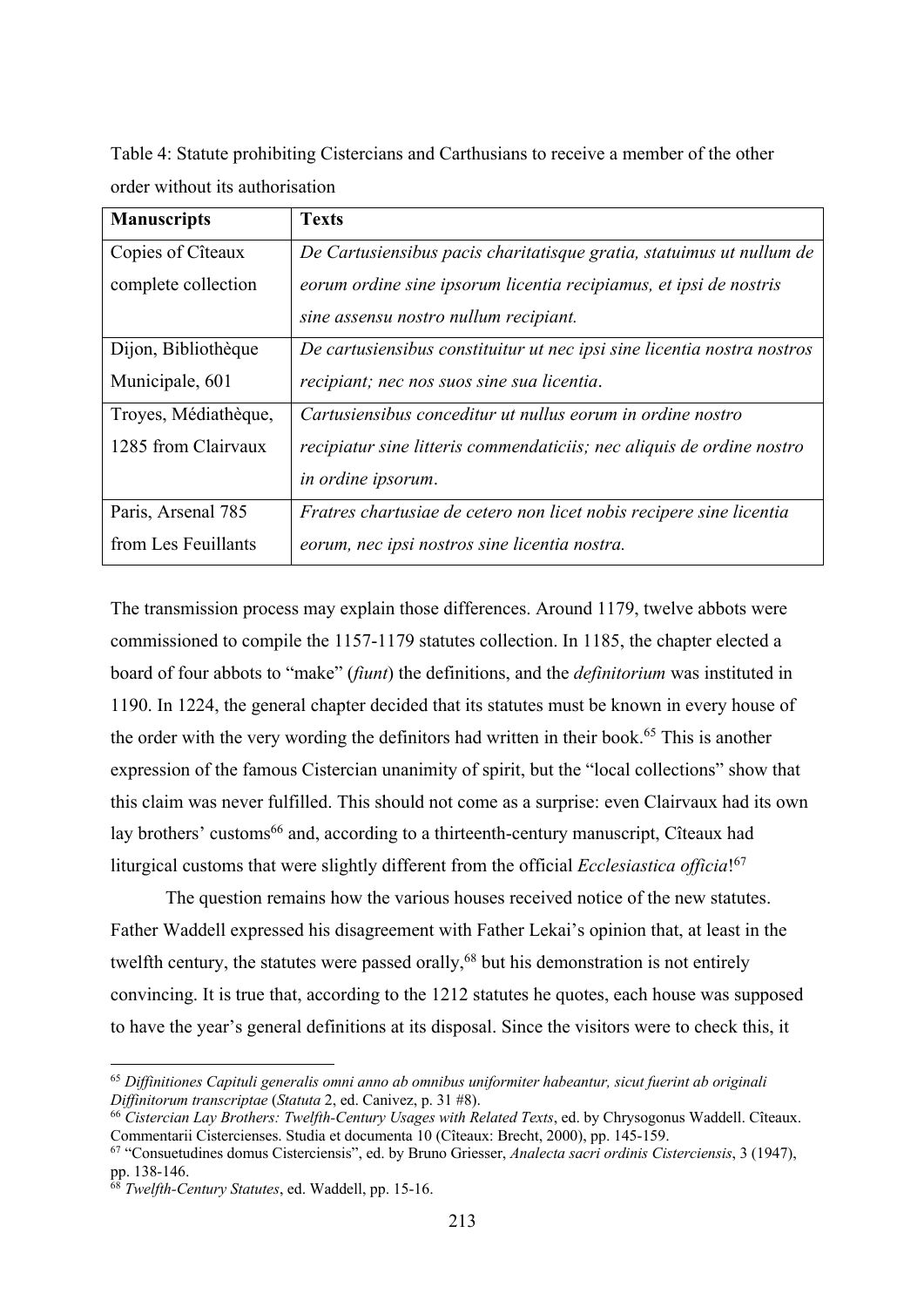means that each community was intended to have a written collection of general statutes in their official formulation.69 The real collections prove, however, that this was seldom, if ever, the case. In the thirteenth century, the definitory finished its work after most of the abbots had left Cîteaux;<sup>70</sup> consequently, these abbots were unable to get the official collection right away and they had to wait for visitors to bring them. The hypothesis of an oral transmission is, therefore, not to be rejected entirely. The same 1212 statute attests that abbots had to recite (*recitandis*) the statutes to their community and to their daughter houses; many of them probably relied on the medieval art of memory, long since forgotten. In any case, a careful study of the Bujedo collection shows that it probably depends on a lost manuscript: one cannot imagine, otherwise, why a Spanish abbot would have dictated to his scribe a definition regarding some Burgundian mills.<sup>71</sup> The most reliable hypothesis is that at least some abbots took notes during the chapter's sessions and the definitory's meetings. This can explain why the Clairvaux archives still contain outstanding transcriptions of the 1344 and 1352 chapters and why the Clairvaux version of the 1195 statute quoted above is more precise than the Cîteaux one, adding a reference to the commendatory letters mentioned by Benedict's Rule.

With this example, we are now facing the centuries long rivalry between Cîteaux and its second daughter which began at the time of Bernard<sup>72</sup> and ended only with the dissolution of both houses. In the early 1260s, an open conflict broke out regarding the nomination of the definitors, the abbot of Cîteaux trying to marginalize Clairvaux and its daughter houses.<sup>73</sup> The careful organization of general and particular decisions in the 1344 parchment shows with what care Clairvaux fulfilled its role in the definition of Cistercian rules; it is also a testimony of its strong will to occupy the second place in the order, if not the first.

The preservation of the "complete" collection in later times can also be explained by rivalries within the Cistercian family or efforts to restore peace. One of the best collections we have at our disposal comes from the Feuillants order; its founder had left the Cistercian order

<sup>69</sup> *Quoniam aliqui abbates dicuntur minus esse solliciti quam deberent definitiones Capituli generalis secum deferre ad domos proprias, districte praecipitur, ut singuli abbates ad Capitulum venientes definitiones generales habere satagant, in redditu suo in capitulis* recitandis. *Visitatores vero, tempore visitationis suae, definitiones illius anni sibi exigant praesentari. Illis autem abbatibus qui, illo anno, non venerint ad Capitulum, patres abbates per se vel per visitatores definitiones illas faciant exhiberi* (*Statuta* 1, ed. Canivez, pp. 390-391 #6-7). 70 Mahn, *L'ordre cistercien*, pp. 195-196.

<sup>71</sup> *Twelfth-Century Statutes*, ed. Waddell, p. 714 #38; the mentioned abbey of Reigny is located south of Auxerre.

<sup>72</sup> Jean-Baptiste Auberger, *L'unanimité cistercienne primitive: mythe ou réalité?* (Cîteaux: Commentarii Cistercienses and Sinite Parvulos, 1986), esp. p. 315.

<sup>73</sup> Mahn, *L'ordre cistercien*, pp. 229-238; Jean Baptiste Van Damme, "Les pouvoirs de l'abbé de Cîteaux aux XIIe et XIIIe siècle", *Analecta Cisterciensia*, 24 (1968), pp. 74-85.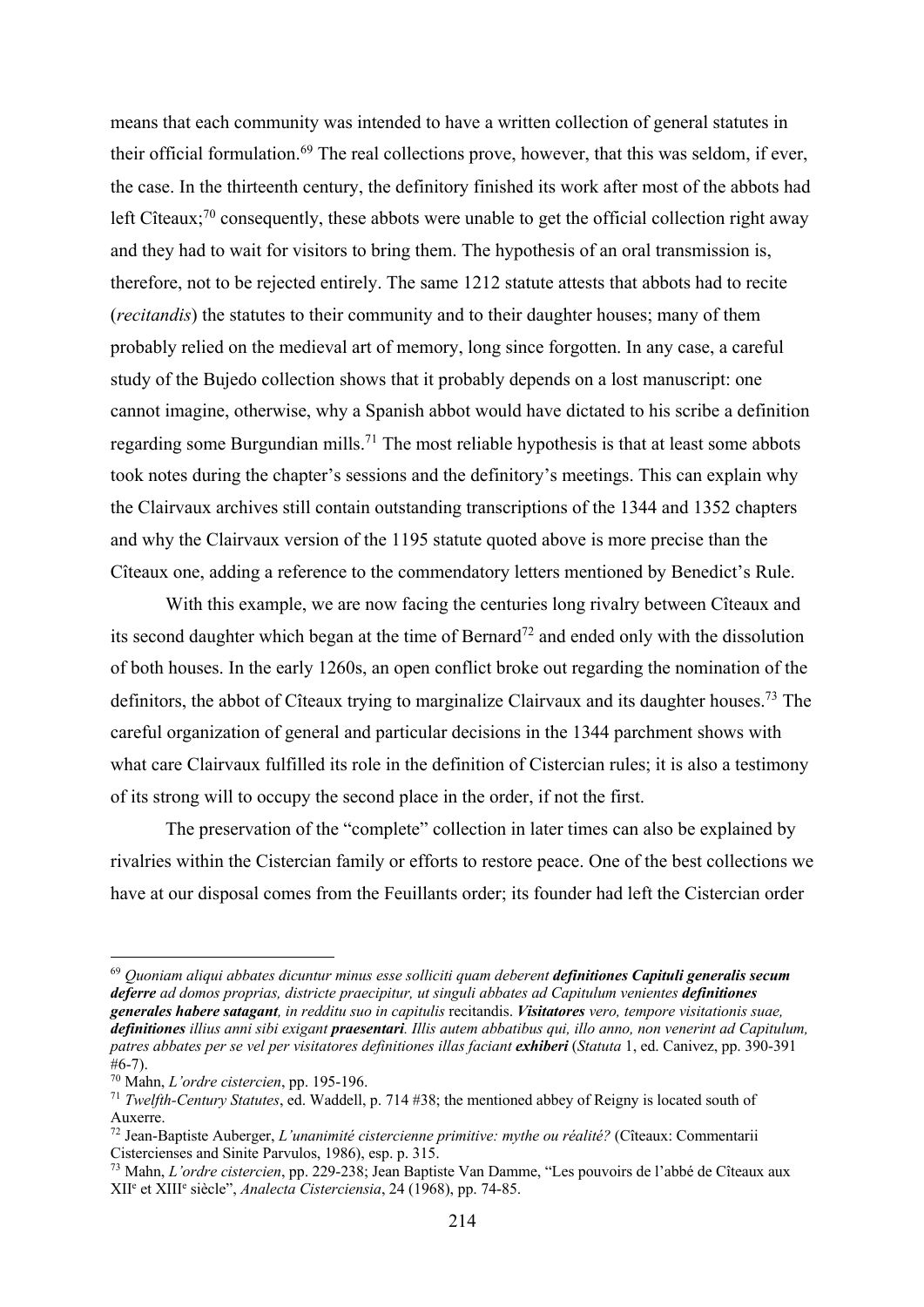to fulfil his reformation desire, but his successors stressed their bernardine identity.<sup>74</sup> In more recent times, editing the complete collection, which was intended to replace Martène's was a subject of rivalry between the two main Cistercian orders, the Common observance and the Trappist. The latter won the race with Canivez, but the efforts of this author would not have been necessary if Janauschek had not died before having achieved the same task, and while Father Trilhe was beginning the Belgium edition. Gregor Müller, the great historian of the Common observance, undertook the same project and refused to share the Wettingen manuscript with the Trappist Fathers.75 No wonder the German Cistercians were the first to point out Canivez's errors!76

#### *Statutes and Codifications*

The manuscript tradition shows a trend for annual statutes to enter into codifications, these being either official or local. It proves, therefore, that annual collections were not intended to be kept by every monastery, but rather that they were provisional documents designed to complete the existing codification before the promulgation of a new one. More than definitive Cistercian rules (which the codifications provided), the *Statuta* offer Cistercian rules in the making. The abbots often changed their minds because decisions proved inefficient or because they experienced a strong pressure to return to previous dispositions. In some cases, the general chapter faced a resistance and had to pull back: in 1242, the chapter ordered that nuns were to pronounce the name of their father immediate instead of their abbess's name in their vow of obedience during the profession.<sup>77</sup> This was clearly an attempt to lower the abbesses' motherhood and to strengthen the abbots' authority, seventeen years after the general chapter had begun the dissolution of filiation networks between female monasteries<sup>78</sup>. But when the visitors (inspectors) announced the 1242 statute to the nuns, they faced an immediate uprising: in one particular nunnery the sisters organized a demonstration in the cloister; in other houses, visitors found the doors closed and were even attacked by armed

<sup>74</sup> Benoist Pierre, "La réforme des Feuillants: une relecture cistercienne à la fin du XVIe siècle?", in *Unanimité et diversité cisterciennes. Filiations-Réseaux-Relectures du XIIe au XVIIe siècle* (Saint-Étienne: Publications de l'Université de Saint-Étienne, 2000), pp. 647-663.

<sup>75</sup> *Twelfth-Century Statutes*, ed. Waddell, p. 169.

<sup>76</sup> *Twelfth-Century Statutes*, ed. Waddell, pp. 23-25.

<sup>77</sup> *Statuta* 2, ed. Canivez, p. 248 #16.

<sup>78</sup> *Statuta* 2, ed. Canivez, p. 36-37 #8.